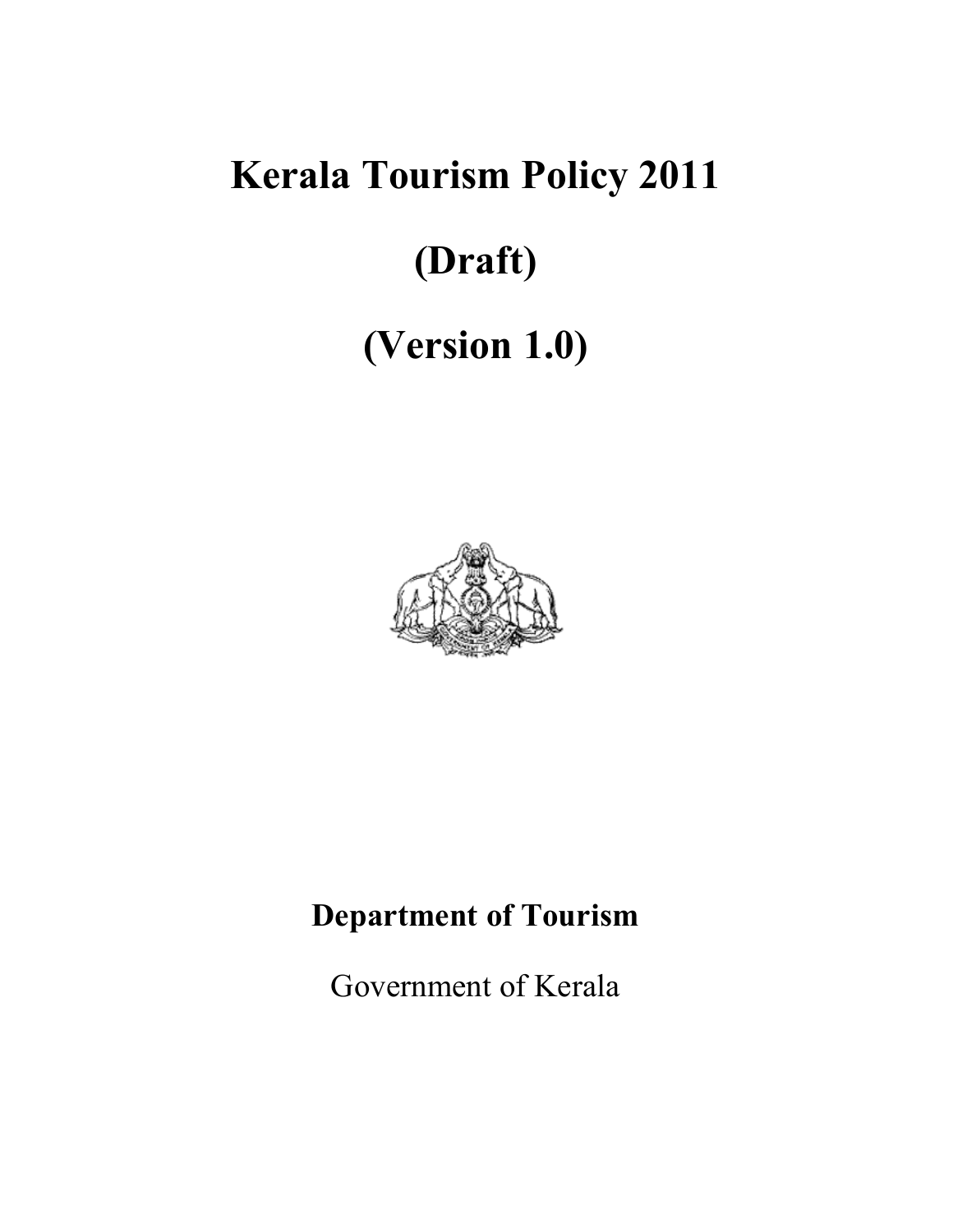## **Contents**

Page No.

| 1. Preamble                          | 1              |
|--------------------------------------|----------------|
| 2. Vision                            | $\overline{4}$ |
| 3. Mission                           | $\overline{4}$ |
| 4. Objectives                        | $\overline{4}$ |
| 5. Quality visitor experience        | 5              |
| 6. Community and tourism             | 10             |
| 7. Investment                        | 12             |
| 8. Marketing                         | 13             |
| 9. HR Development                    | 16             |
| 10. State Tourism Advisory Committee | 17             |
| 11. Government Agencies in Tourism   | 17             |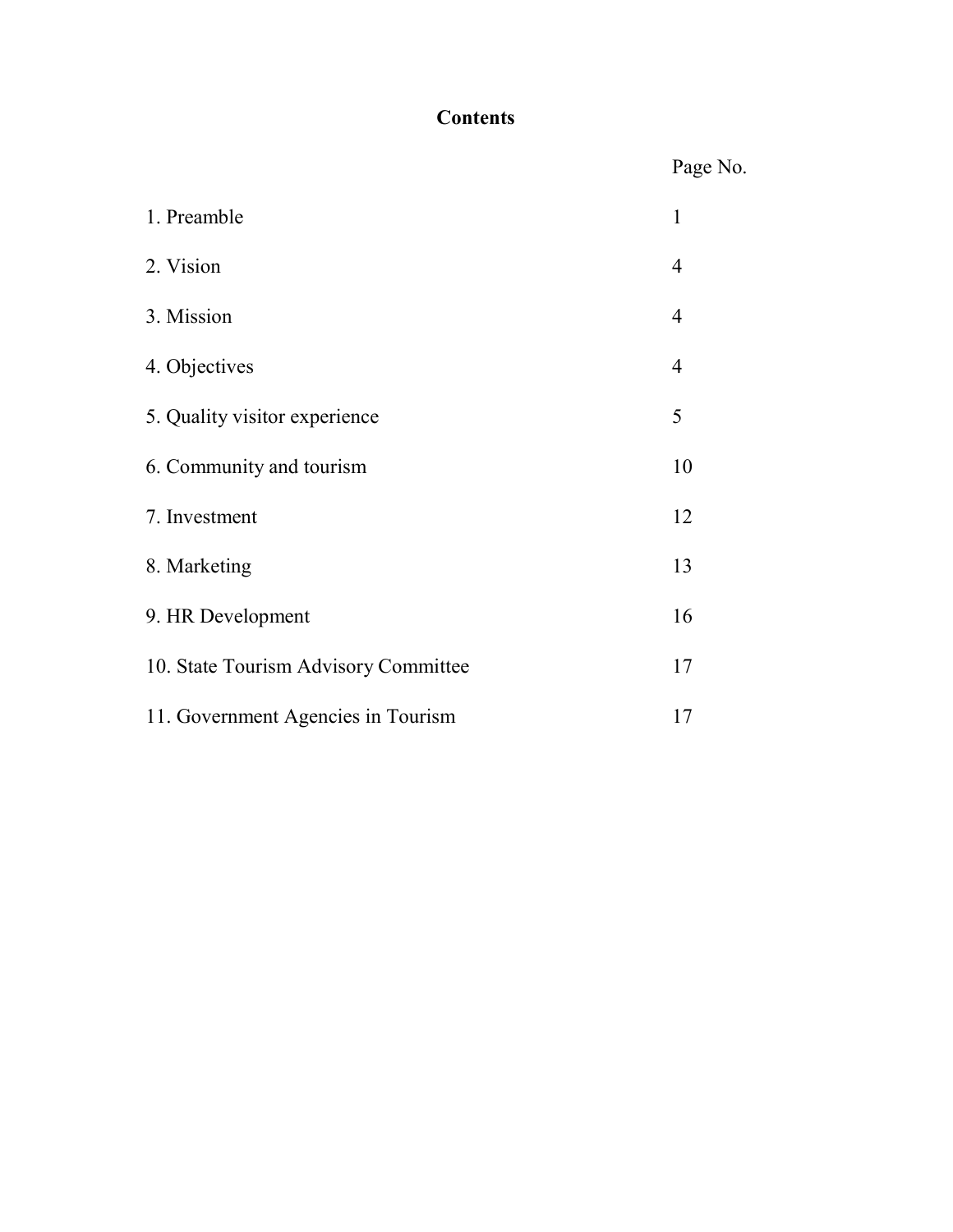## **1. Preamble**

1.1 The new economic regime has brought out structural changes in Indian economy, which is reflected in its sectoral contribution to GDP. Technological advancement, growth of trade and other service activities during the last one decade have placed the tertiary sector in the forefront of development and India is not an exception. While service sector contributes 63.2% of World GDP, its share in India and Kerala are 55.2% and 66.28% respectively in 2010. Developing economies particularly, India and China have made remarkable progress during the new regime. This along with the prosperity of advanced economies has given an impetus to global tourism. However, following the economic crisis during 2008-09, tourism industry experienced a down swing that affected India also. The Economic significance of tourism in terms of employment, income, foreign exchange and regional development is a major driving force that enables national governments to place tourism appropriately in the development agenda. Natural and cultural heritage are regarded as the major capital of tourism industry and regions that are endowed with these offer immense potential for tourism development. Considering the labour intensive nature of the industry, tourism is being promoted in developing economies to address the issues related to unemployment and poverty reduction. The trend of modern tourist is towards resilience to nature and countries are designing strategies and programmes to promote tourism based on experiences derived from nature, culture and society. Local communities across destinations are encouraged in tourism to minimize leakages and maximize linkages of the industry with a view to reap maximum benefit. Today, tourism is given a due place in the development paradigm of all economies giving specific focus to the concept of sustainable development.

1.2 <sup>1</sup>Global tourism is a US\$ 919 billion business. It has increased by US\$ 67 billion registering a growth rate of 5% in 2010. The world tourist arrival which was a mere 25 million in 1950, reached 924 million in 2008. The UNWTO provisional estimate shows that the international tourist arrival has reached 940 million in 2010 registering a growth rate of 6.6% compared to the previous year. <sup>2</sup>The total contribution of travel and tourism to GDP, including its wider economic impact is 9.1% in 2010. The total employment created is worked out as 258 million which form 8.8% of global employment. These achievements are attributed to a synergy created by public private partnership and community interface.

<u>.</u>

<sup>1</sup> http://mkt.unwto.org/en/barometer

<sup>&</sup>lt;sup>2</sup> WTTC, Travel and Tourism Impact World 2011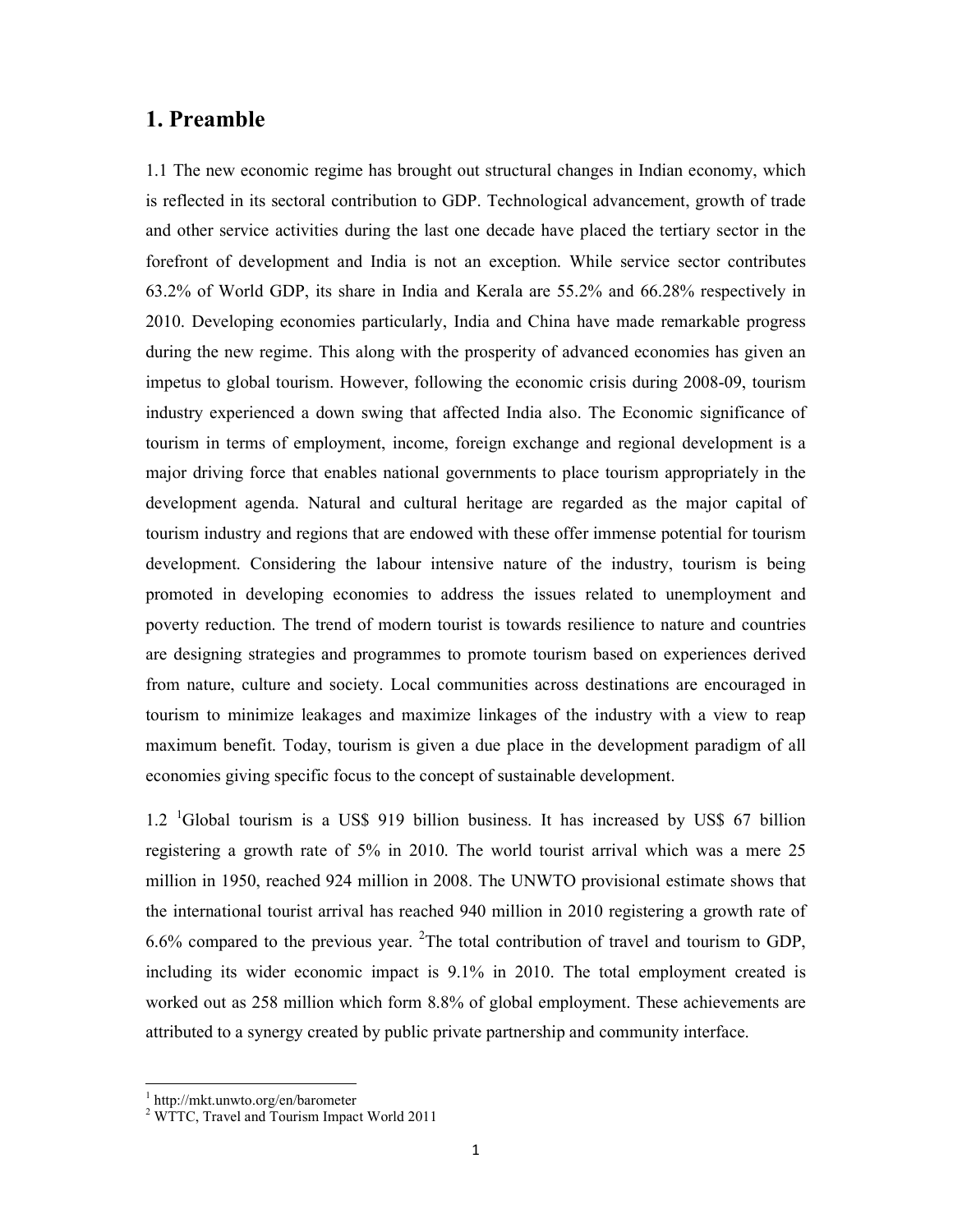1.3 India is relatively a new comer in global tourism business. <sup>3</sup>Though we receive less than one percent of global tourism receipts (US\$ 11.39 billion) and arrivals (5.58 million), it has become a vibrant segment in the national economy. International tourist arrivals in India increased from 1.6 million in 1991 to 5.58 million (provisional) in 2010, registering 8.1% annual growth. During the same period, the domestic tourist visits to all states increased from 66.6 million to 740.21 million registering 10.7% annual growth rate. The Foreign exchange earnings increased from US\$ 1.86 billion in 1991 to US\$ 14.19 billion (provisional) in 2010 registering an annual growth rate of 24.6%.  $^{4}$ The contribution of tourism to GDP is estimated as 8.6% in 2010 and it creates 49 million jobs in India. By developing new destinations, products and experiences, to cater the interest of diverse segments of tourists, the industry is being prepared to make a quantum jump in the international market. The WTTC has identified India as one of the world's foremost tourist growth centres in the coming decade. After Turkey, India is expected to achieve the fastest rate of growth of the total amount of economic activity likely to be generated by travel and tourism, at 9.7 per cent over the next 10 years. Also, the largest employment creation after China is expected to take place in India over the same period. The growth in 'visitor exports' or spending by international tourists is likely to be the fastest in India at 14.3 per cent per annum over the next decade. On the whole, the WTTC forecast for India is promising, subject to key policy issues that affect the growth of the sector being addressed.

1.4 Kerala initiated tourism development programmes by establishing an international beach resort at Kovalam in 1976 with the patronage of central government. Realizing the economic potentials, Government of Kerala declared tourism as an industry in 1986. Within a short span of two and half decades, Kerala succeeded in establishing its tourism brand in the international market. The first tourism policy of the state was announced in 1995 underlining the importance of Public- Private Partnership. Tourism has come a long way since capturing new markets with its innovative products and marketing strategies. From hardly 50000 foreign tourist arrivals and 0.13 bn rupees as foreign exchange in 1986, it has reached a status of 0.6 million foreign tourist arrivals and 37.97 bn rupees as foreign exchange in 2010. Total employment generated from tourism is estimated as 1.2million. The decadal growth of tourism is depicted in Table 1 below:

<u>.</u>

<sup>&</sup>lt;sup>3</sup> Ministry of Tourism, Government of India – Tourism Statistics at a Glance (2009), New Delhi

<sup>4</sup> WTTC, Travel and Tourism Impact, India 2011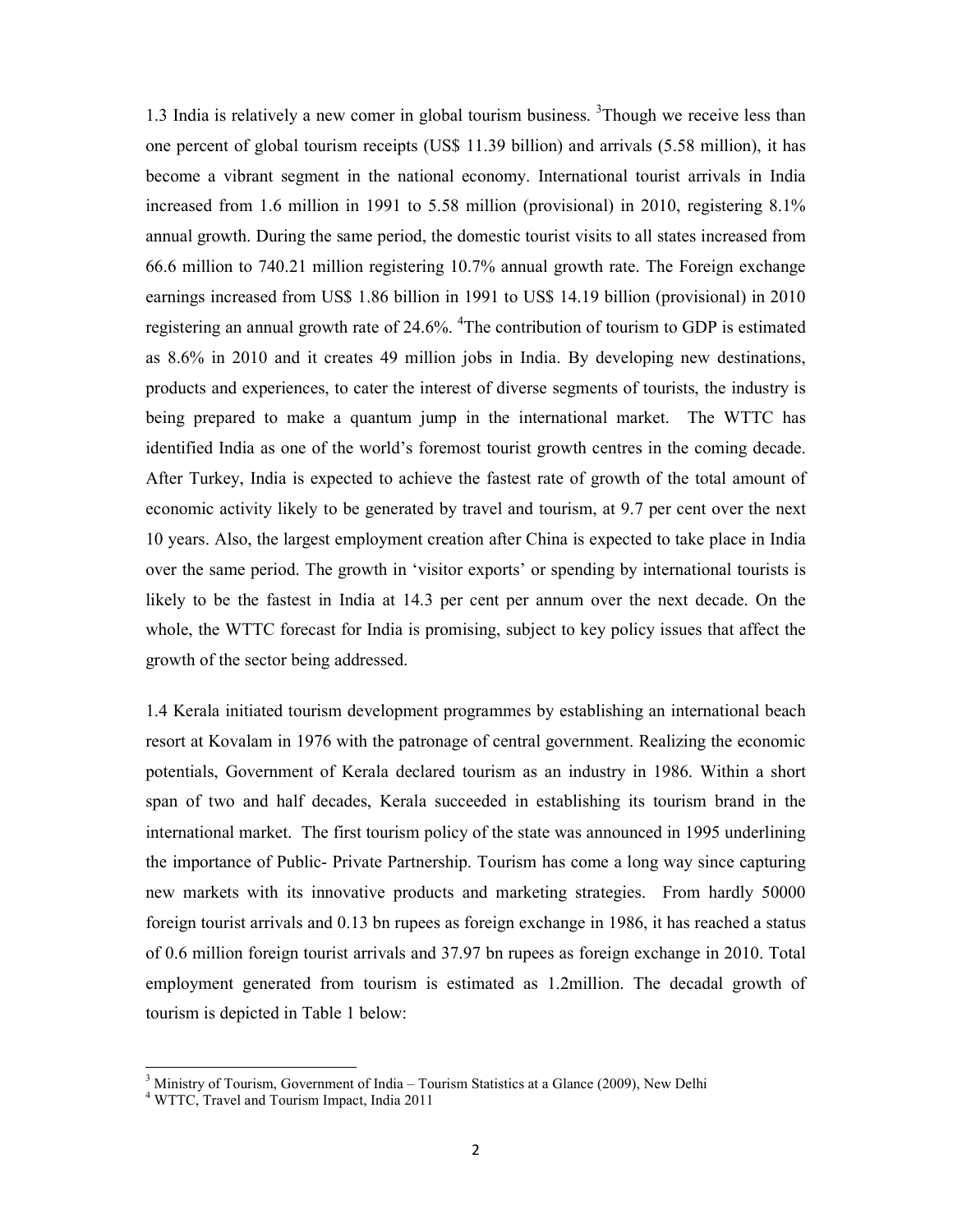|      | Foreign     | Foreign     | % of Foreign | <b>Domestic</b> | Foreign exchange | <b>Total</b>    |
|------|-------------|-------------|--------------|-----------------|------------------|-----------------|
| Year | tourist     | tourist     | tourist      | tourist         | earnings in      | <b>Earnings</b> |
|      | arrivals to | arrivals to | arrivals to  | arrivals        | tourism (Rs. in  | (Rs. in         |
|      | Kerala      | India       | Kerala       | to Kerala       | billion)         | billion)        |
|      |             |             |              |                 |                  |                 |
| 2001 | 208830      | 2537282     | 8.23         | 5239692         | 5.35             | 45.00           |
| 2002 | 232564      | 2384364     | 9.75         | 5568256         | 7.06             | 49.31           |
| 2003 | 294621      | 2726214     | 10.81        | 5871228         | 9.83             | 59.38           |
| 2004 | 345546      | 3457477     | 9.99         | 5972182         | 12.67            | 68.29           |
| 2005 | 346499      | 3918610     | 8.84         | 5946423         | 15.22            | 77.38           |
| 2006 | 428534      | 4447167     | 9.64         | 6271724         | 19.88            | 91.26           |
| 2007 | 515808      | 5081504     | 10.15        | 6642941         | 26.41            | 114.33          |
| 2008 | 598929      | 5282603     | 11.34        | 7591250         | 30.67            | 131.30          |
| 2009 | 557258      | 5167699     | 10.78        | 7913537         | 28.53            | 132.31          |
| 2010 | 659265      | 5583746     | 11.81        | 8595075         | 37.97            | 173.48          |

**Table 1 Kerala Tourism Arrival and Earnings** 

*Source: Department of Tourism, Government of Kerala (2011)* 

Unique products like backwater tourism and ayurveda emerged as the innovation of tourism industry which attained international recognition. Currently there are about 1,000 houseboats in Keralan backwaters from basic to luxury resembling floating mini-palaces. Similarly, Ayurveda, the traditional medicine system in Kerala was promoted among the tourists for rejuvenation of health. Accommodation facilities ranging from luxury hotels to home stays including vernacular architectural style, culture, tradition and various art forms are today being widely used for creating memorable experiences to tourists. Succeeded governments attempted to broad base tourism involving community, private and public sector. The strength of the private – public participation witnessed with the conduct of Kerala Travel Mart (KTM) regularly once in two years since 2000. A new model of marketing emerged with a combined effort of tourism department and tourism industry capturing the national and international markets through innovative campaigns and road shows. Focusing on the need for community benefits and participation in tourism, Ecotourism models were conceived in the late 90s and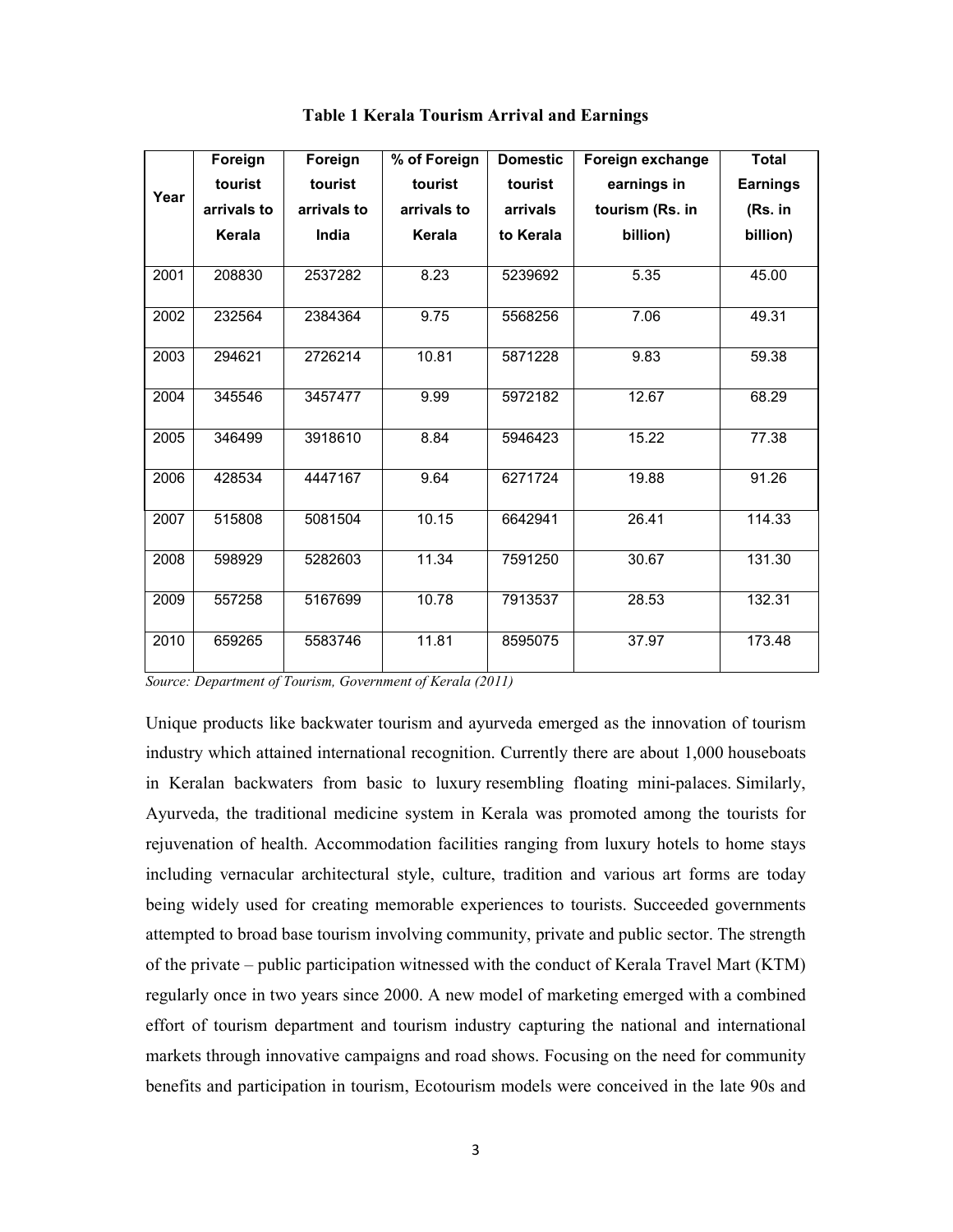the Responsible Tourism initiative was launched in 2007. The state has already developed institutional mechanism to take a lead role in promoting accommodation, way side amenities, and human resource and investment in tourism sector.

In tourism ventures small and medium enterprises dominate today. The importance of tourism from a development perspective is realized by local self government and local communities also. A perfect synergy between public and private sector is created in tourism and the need of the hour is to promote quality on all fronts to provide world class experiences to tourist without deteriorating society, environment while strengthening the economy.

## **2. Vision**

Tourism becomes a vibrant and significant contributor to the sustainable development of the state of Kerala

## **3. Mission**

3.1 The state delivers a world-class, yet local visitor experience.

3.2 Tourism sector attracts investment, which will be sensitive to the natural environment

3.3 Communities benefit from tourism and value its contribution

3.4 Kerala is positioned as a visible global brand in tourism

3.5 Our market share is enhanced, within and outside India

3.6 Kerala becomes a quality human resource provider in tourism for the state and the country

## **4. Objectives**

4.1 To ensure quality visitor experience

4.2 To focus on benefits for the community from tourism

4.3 To create enabling environment for investment

4.4 To market Kerala as a visible global brand in domestic and international markets

4.5 To develop quality human resources in tourism and hospitality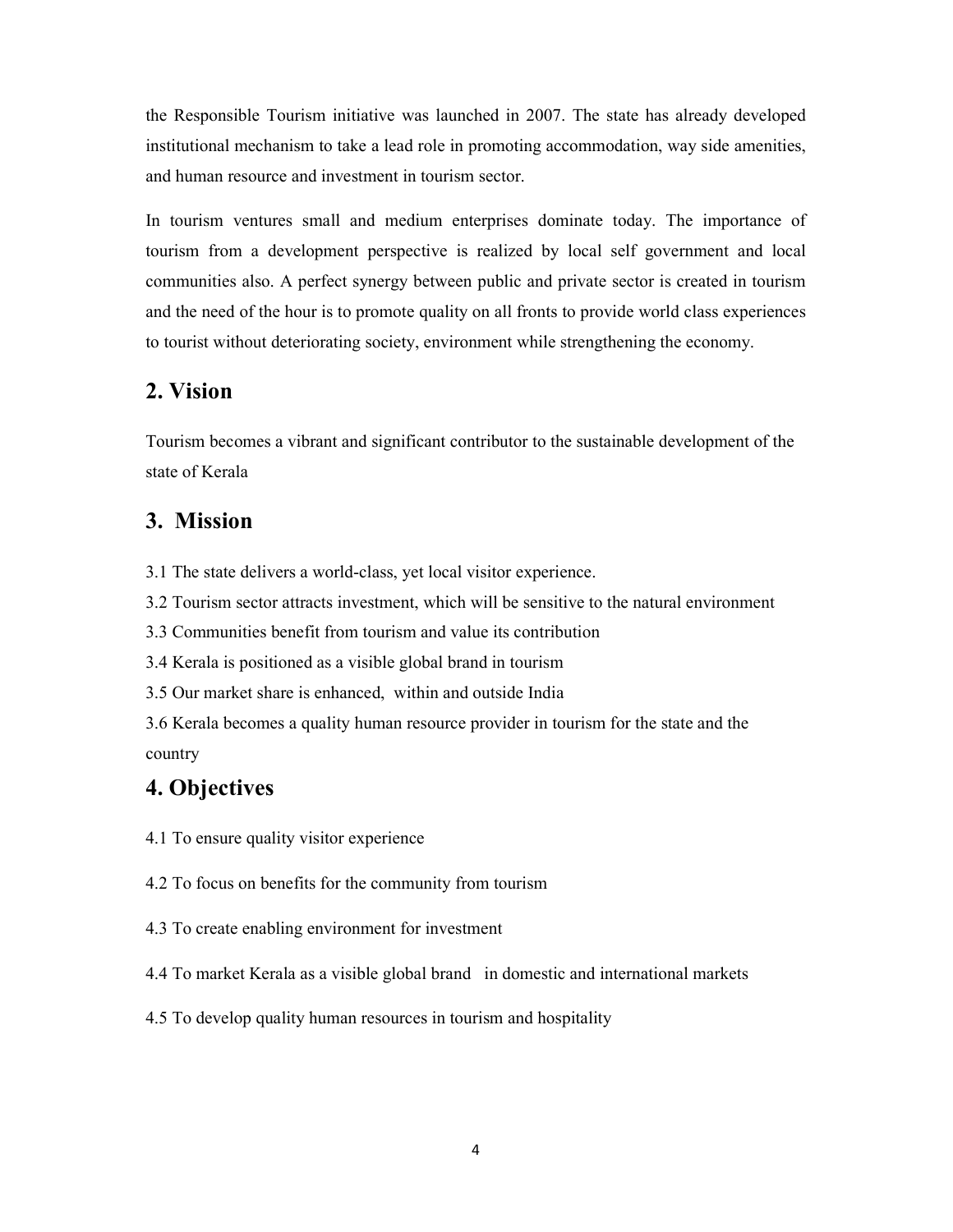## **5. To ensure quality visitor experience**

We understand that the visitor is central to our business. In a highly competitive market, a destination can flourish only by delivering quality service and improving customer satisfaction. We will endeavour to deliver world class experience to all visitors, giving importance to provision of basic amenities in destinations, constant improvement in services in hotels, restaurants and visitor points, up gradation of visitor facilities in places of interest and overall improvement in upkeep and maintenance of local attractions at destinations.

#### **5.1 Basic infrastructure at destinations**

5.1.1 Integration of activities of line departments and local bodies is of prime importance for ensuring quality basic infrastructure at destinations. Major infrastructure deficits exist in destinations, which have to be removed on a priority basis. As a large part of this activity depends on the priority provided by the concerned line departments, it is essential that the departments are sensitive to these requirements. Tourism department will prepare infrastructure plans for major destinations in association with the line departments. Key projects include augmentation of water supply systems, providing access, street lights and ensuring waste management. A **Cabinet Committee on Tourism** will be formed with Chief Minister as Chairman, Minister for Tourism as Vice Chairman and Ministers of related line departments as members to oversee the implementation of infrastructure plans which are vital to tourism sector.

5.1.2 The tourism industry has to be continuously consulted on the infrastructure requirements at destinations, to enable the Tourism department to conceive projects that are relevant and important. We will form a **Task force on Infrastructure Development**, with Minister for Tourism as the Chairman, consisting of members of the tourism industry and representative of line departments.

5.1.3 The accumulation of urban garbage is of serious concern not merely from the point of view of tourism but also as a general public health issue. The Tourism department will coordinate with local-self governments, wherever necessary, assisting in managing waste and keeping destinations and major tourist corridors clean. A new campaign on **'Kerala Waste Free Destination (KWFD)'** will be launched with the active participation of local bodies, NGOs and Self Help Groups. We will constitute a **Task Force for effective KWFD**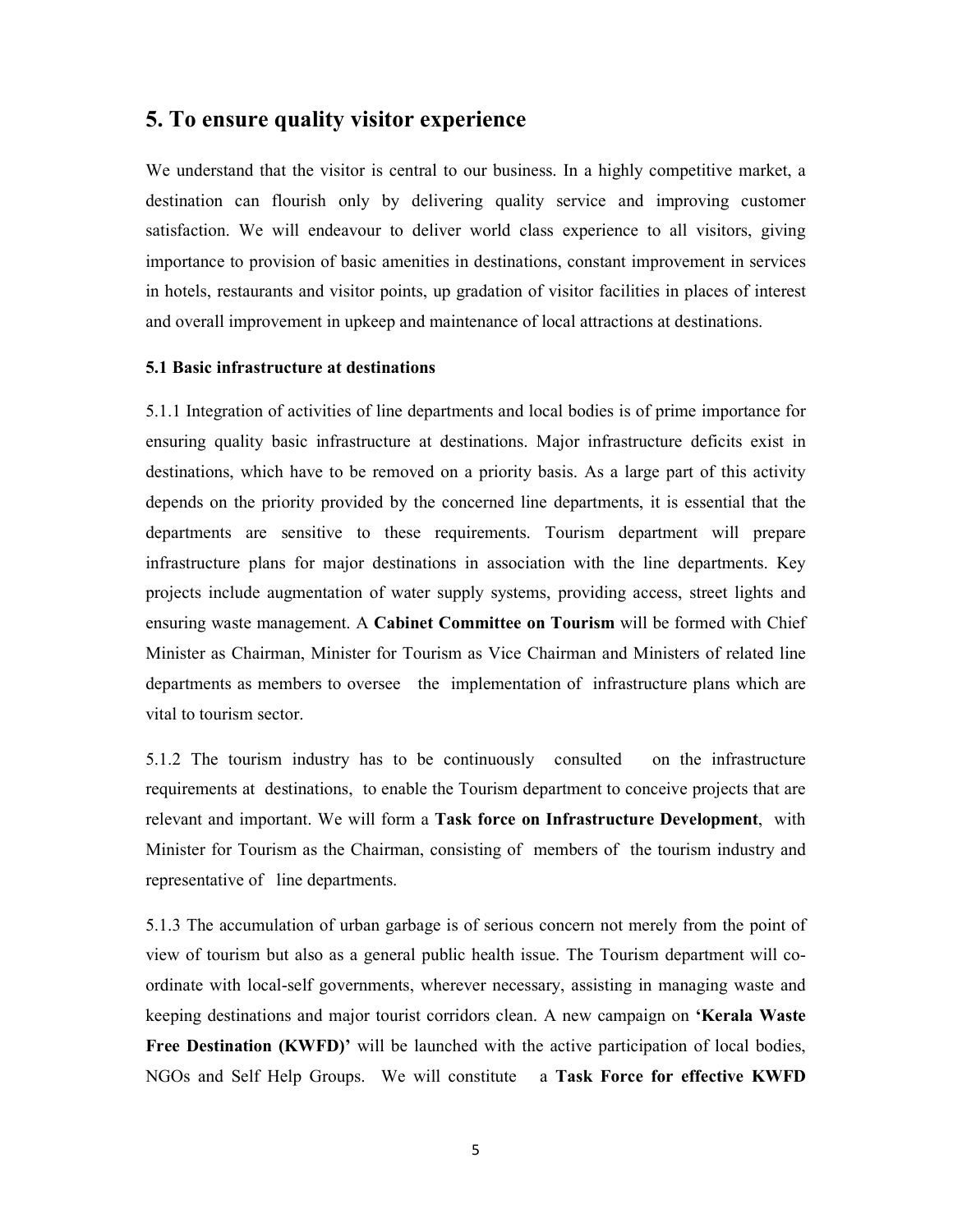**Campaign** chaired by Minister for Tourism and with members from Department of Tourism, LSGD, Suchitwa Mission, Self Help Groups, NGOs and tourism industry.

#### **5.2 Managing tourism resources**

5.2.1 Most of the tourism attractions in the state are under the custodianship of departments like Forests and Wildlife, Culture, Ports , KSEB, Irrigation, Fisheries and Agriculture. As tourism sector is the user and consumer, we will take coordinated efforts for the development, management and promotion of these resources under Kerala Tourism brand.

5.2.2 Backwater based tourism activities are now concentrated in the Alappuzha region. More than a thousand houseboats are now operated in this region, resulting in some backwater stretches in this region with density much above the carrying capacity. We have to disperse houseboat operation and cruise activities to relatively underused stretches and regions. The Department, in association with Irrigation Department, will build infrastructure facilities like jetties, parking and loading bays and boarding points that will enable businesses to begin backwater tourism operations in new areas. We will also introduce special incentives for starting houseboat operations in areas other than Vembanad lake.

5.2.3 Approval from the department will be made mandatory for obtaining license from local self governments for the homestays and ayurveda centres. We will work with the Local self government department for this.

5.2.4 Department of Tourism, in association with Forests and Wild Life Department, will take steps to step up ecotourism initiatives, that will provide visitors new experiences and bring revenue to the eco-development committees.

#### **5.3 Development of local leisure destinations and enhancing local level experiences**

5.3.1 To showcase the diverse natural and cultural heritage of the state, separate thematic museums will be established in the state. The Department of Tourism will extend financial support for starting 10 such museums within a period of 10 years.

5.3.2 There are known and lesser known attractions in the state. Ensuring essential facilities in these areas can enhance visitor experience. We will improve the facilities at the known destinations and create facilities at the lesser known destinations.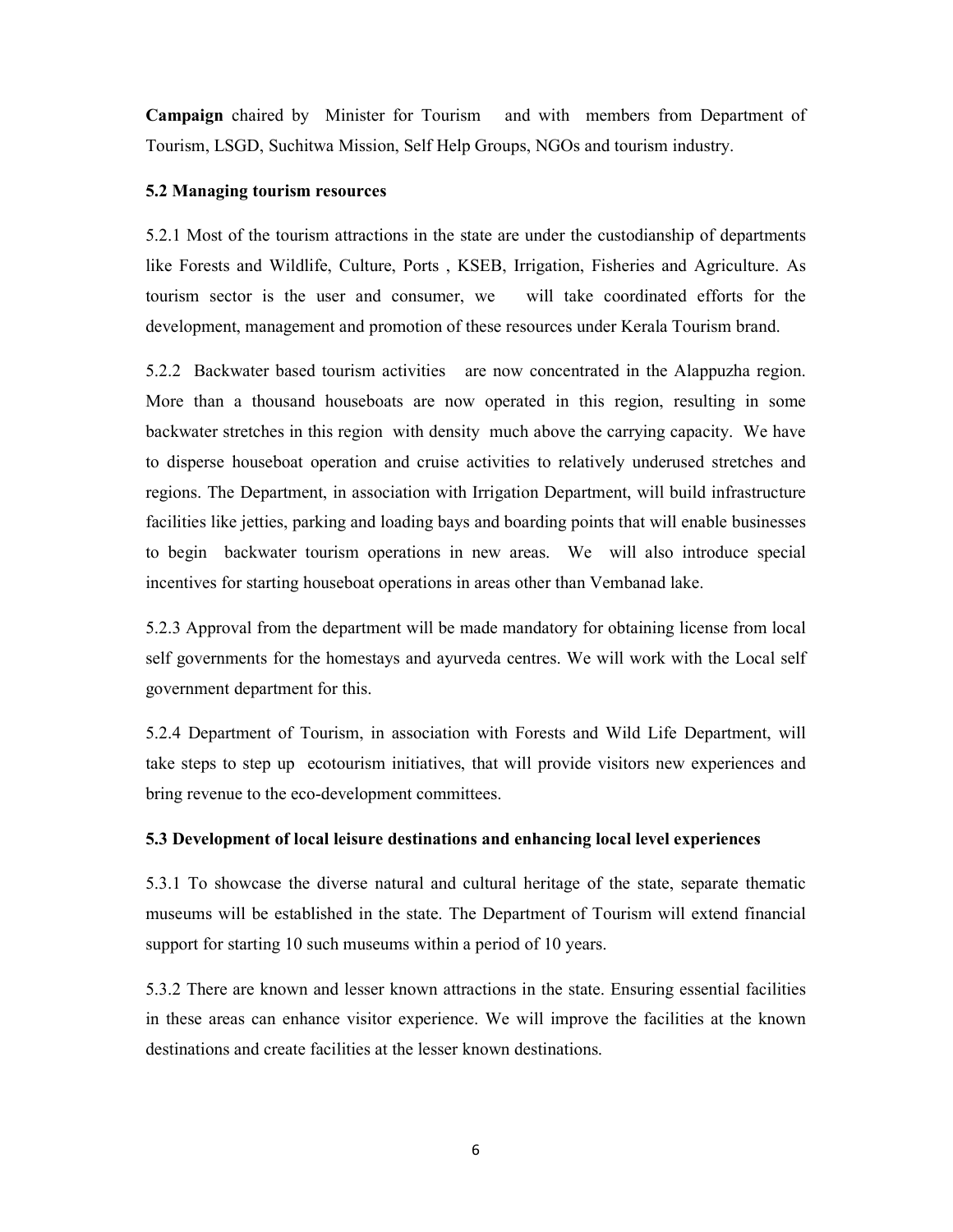#### **5.4 Assessing the quality of destination**

5.4.1 To improve the quality of the destinations, it is important to understand the satisfaction level of tourists on the available facilities. Tourism department will conduct feedback surveys at major destinations periodically. Based on the information received from the surveys, the department will initiate corrective steps that will directly address issues of concern of visitors.

#### **5.5 Toilets at the destinations and en-route**

5.5.1 **Kerala Clean Toilet (KCT) Campaign**: A commonly raised issue is the lack of well maintained public toilets in popular tourist destinations and routes. The department will formulate an Action Plan with a simple objective – to provide, directly or through partnerships with stakeholders, toilets and restrooms of acceptable standard, in every destination. We will also ensure that toilets are maintained at the same high level. The aim is to develop this into a zero complaint project.

5.5.2 Schemes will be provided to encourage building and maintenance of pay and use public toilets and for the use of new technologies.

#### **5.6 Environment friendly practices promoted**

5.6.1 Pollution of backwaters and other water bodies due to tourism activities is a major concern. Department, in association with Kerala State Pollution Control Board, will take stringent measures to see that all the houseboats will have scientific solid and liquid waste management system and use only 4 stroke engines. Department will also explore possibilities of introducing these systems in other tourists boats.

5.6.2 Plastic waste continues to be a major concern for the local population and the visitors. Department will ban the use of disposable plastics at major destinations such as Kovalam, Ponmudi, Veli, Varkala, Alappuzha Backwaters, Fort Kochi, Eravikulam, Thekkady, Pookot Lake, Soochipara, Kuruva and Bekal in the first phase in association with tourism industry.

5.6.3 Department will support environment friendly initiatives such as production of paper bags and converting plastic and other wastes into resources, through viability gap funding.

#### **5.7 Promotion of local souvenirs**

5.7.1 Throughout the world, souvenir trade is an important part of the tourism industry serving a dual role, first to help improve the local economy, and second to allow visitors to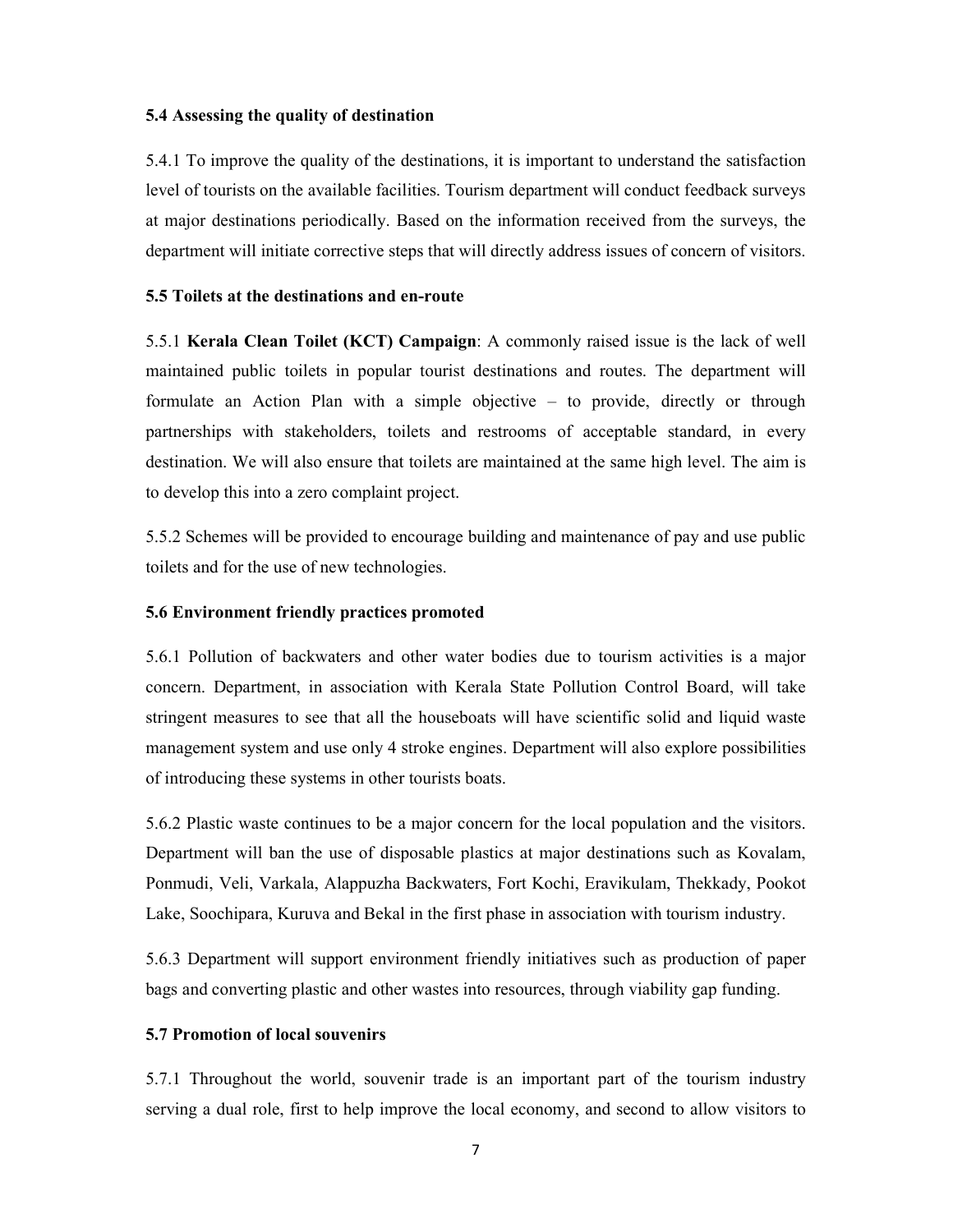take with them a memento of their visit, ultimately to encourage an opportunity for a return visit, or to promote the locale to other tourists as a form of word-of-mouth marketing. But, studies show that visitors to Kerala spend only less than 5% of their expenditure for souvenir shopping. Considering limited choices and availability of souvenirs, Department will support production and marketing of exclusive local Kerala souvenirs by making Kerala souvenir shops compulsory in all the classified and approved tourism units. Government will also support this initiative by providing spaces for exclusive local souvenirs wherever possible.

#### **5.8 Tourists information centres at all major tourism destinations**

5.8.1 It is important to have facilities for providing quality information on tourism at every tourist centres, cities and major transport nodes. We will commence information centres at all major destinations, cities and transport nodes with IT enabled information kiosks and trained staff to cater the needs of visitors.

#### **5.9 Signage at destinations and en-route**

5.9.1 Taking into consideration the need to constantly improve way finding signages on highways and roads to destinations, Tourism Department will prepare a specific project to improve upon the existing signage system. As far as possible, internationally accepted and recognised symbols and colour codes will be used. The project will include establishment of a detailed destination signage system in major destinations.

#### **5.10 Grading of way side establishments**

5.11.1 We will introduce a Grading system for wayside establishments providing facilities like toilets, parking bays and refreshments as a means to assure quality.

#### **5.11 Hop-on Hop-off services**

5.11.1 We will introduce hop on hop off services at Thiruvananthapuram, Alappuzha, Fort Kochi, Kochi backwaters and Munnar. Based on the success of these programmes, similar services will begin in more destinations.

#### **5.12 Development of destinations accessible to all including differently abled persons**

5.12.1 Visitors with disabilities find it difficult to experience most of the attractions of Kerala. We intend to create facilities for persons with disabilities at a few select destinations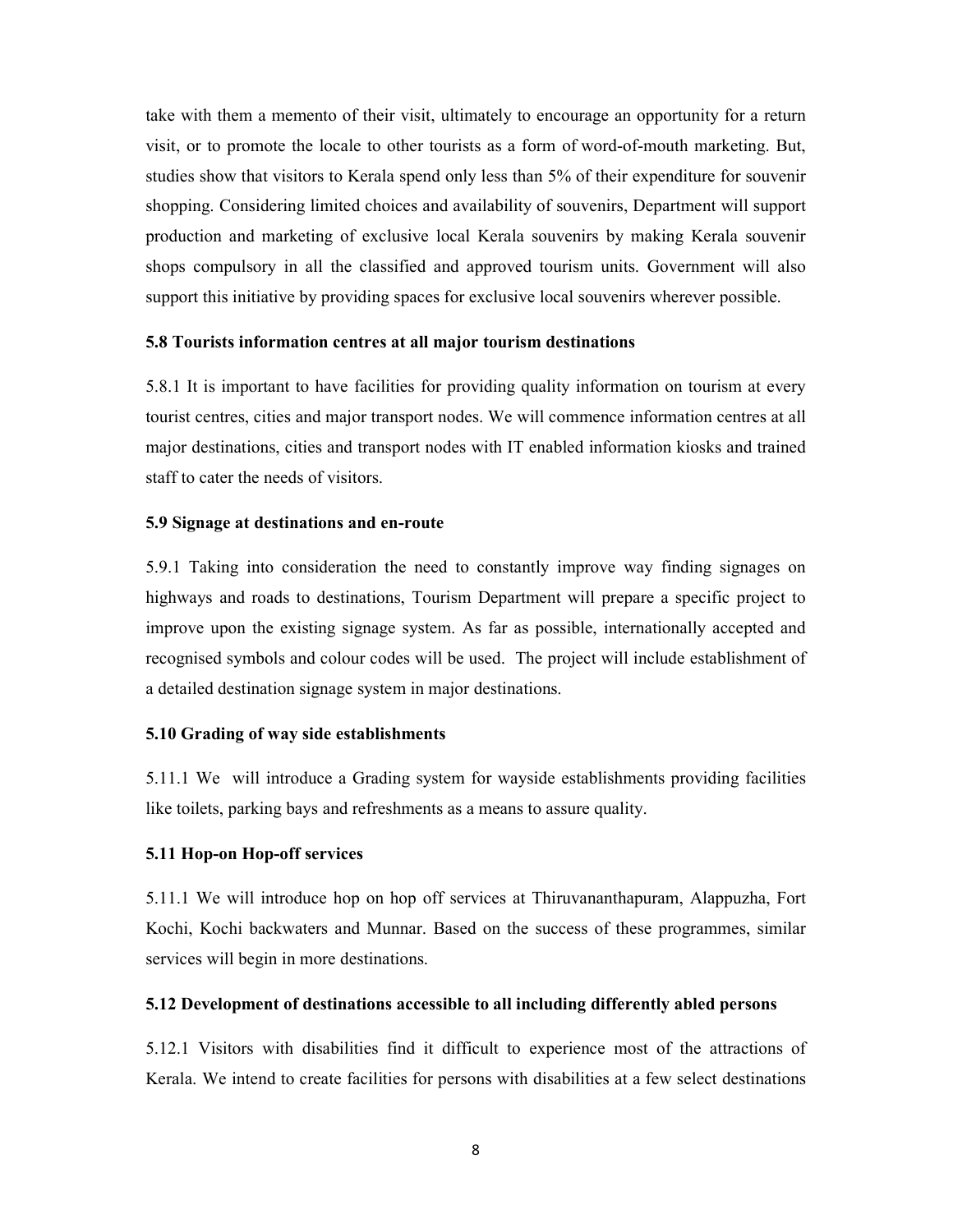on a pilot basis such as the Zoo and Museum Campus, Thiruvananthapuram and Fort Kochi, by working in coordination with custodian departments.

#### **5.13 Life Saving Initiative**

5.13.1 Kerala Tourism is heavily dependent on water based attractions such as beaches, backwaters, rivers, lakes and ponds which are prone to meet with accidents and casualties. Even though we have deployed trained life guards in major beaches, more trained life guards have to be deployed, improving their skills and providing them with safety equipments. We will conduct training programmes for improving the skills of the existing lifeguards and provide them with sufficient modern life saving equipments.

5.13.2 Recognizing the need for increasing the number of trained persons, we will augment the existing life guard service by initiating **'Life Saving Volunteer'** scheme at potentially high risk water bodies. The scheme provides for identification and training of volunteers in life saving and first aid from among the persons who are working or residing in the vicinity of the destinations and designating them as 'Life Saving Volunteers'. We will undertake this new scheme with the help of the tourism industry and local community.

5.13.3 A separate society will be formed for the Life Guard Services to make the service more efficient by providing proper training and latest equipments.

#### **5.14 Tourist Wardens at tourism destinations**

5.14.1 There are many instances of harassment and misbehaviour to the tourists at the destinations. To strengthen the existing systems that address such issues, we will introduce '**Tourist Warden'** scheme in all major tourist destinations. These wardens, at least half of whom will be women, will be selected from the educated unemployed youth from the local community, and trained and certified by Department of Tourism. They will be placed under DTPC's or DMC's. They will provide assistance and guidance to the visitors as well as the community in maintaining the destinations hassle free.

#### **5.15 Contingency Response Cell (CRC)**

5.15.1 In order to manage situations of crisis affecting tourists, the department will constitute **Contingency Response Cell** at the state level to act quickly to manage such eventualities. The cell will be equipped with staff and infrastructure to manage crisis situations.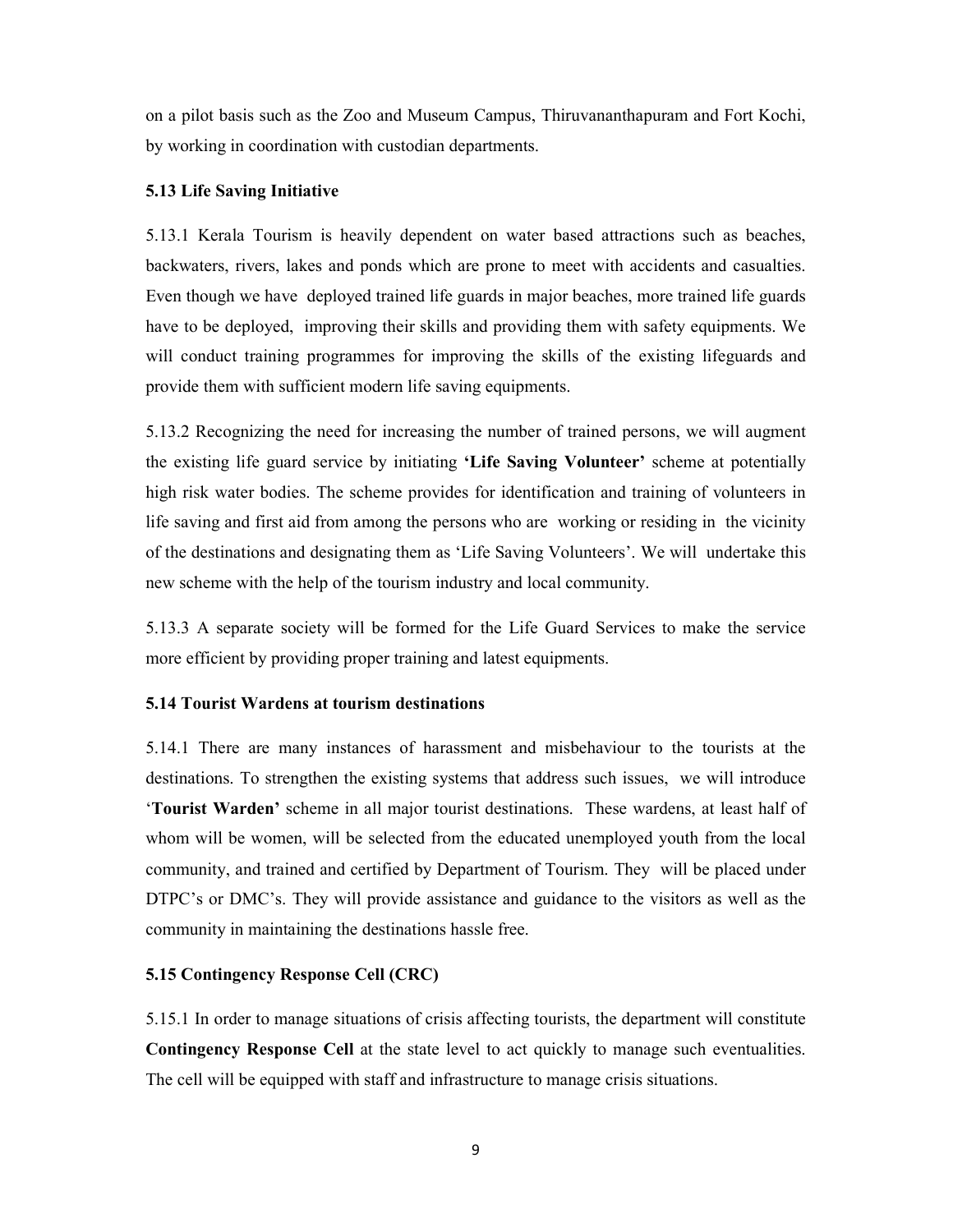### **5.16 Exemption of tourism sector from hartals**

5.16.1 Tourism department will initiate discussions with political parties and trade unions to exempt tourism sector from hartals which cause serious inconvenience and loss in terms of money and time to tourists.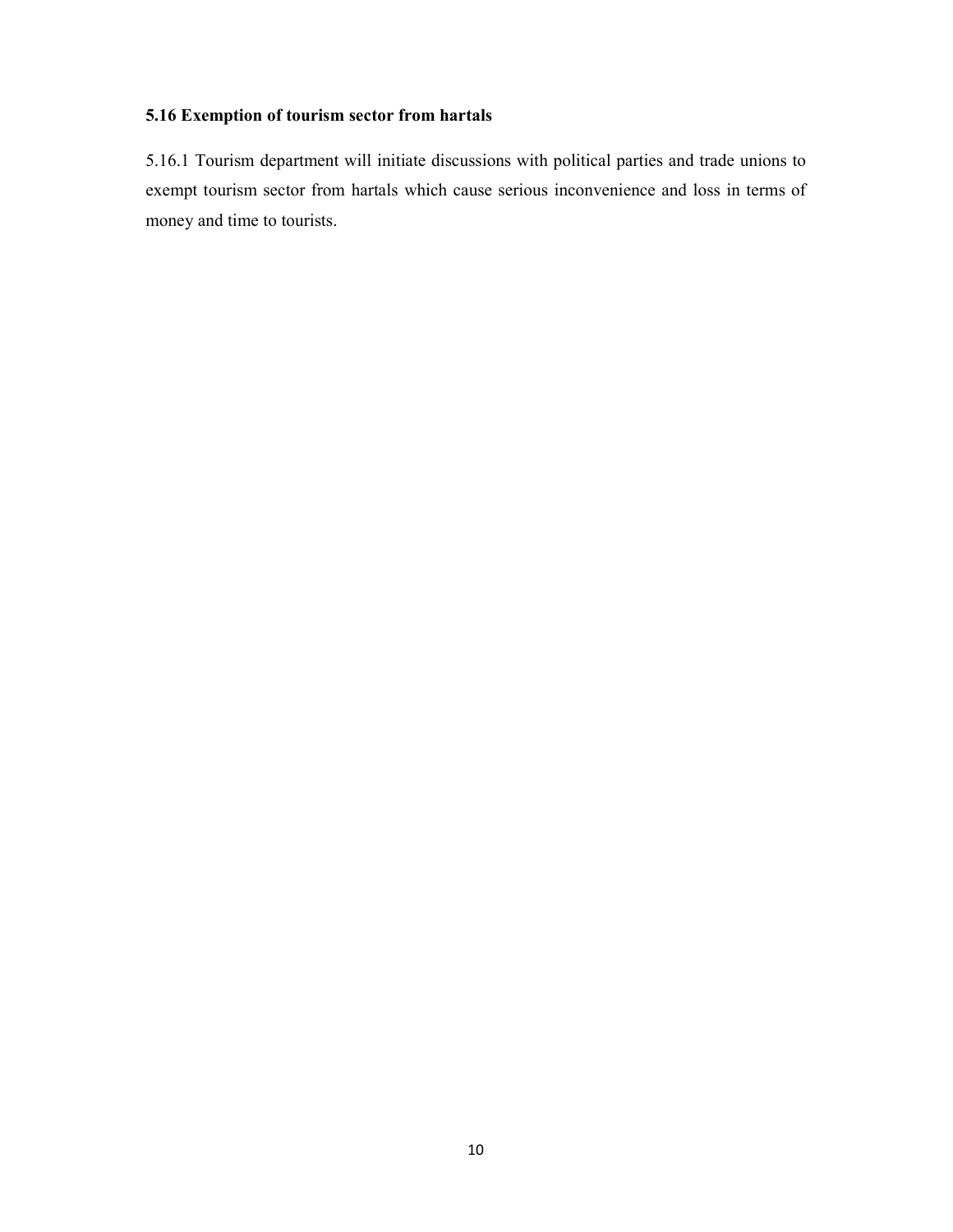## **6. Community and Tourism**

We know that the participation and acceptance of the local community is critical for tourism. We believe that tourism development in any destination should not hamper the interests and values of the local community. In order to achieve this, it is important to minimise the negative impacts of tourism on local community and maximise positive impacts.

#### **6.1 Community and Economic benefits**

6.1.1 We will sensitise the local community on industry requirements in employment opportunities, local products, while the industry on the locally available skills, the benefits on promoting local employment and purchase of local products.

6.1.2 The department will create environment for making local products available working closely with local bodies, Self Help Groups, NGOs, Farmers' group, Department of Agriculture & Animal Husbandry, Forest, Fisheries, Traditional industries.

6.1.3 The department will provide Entrepreneurship Development Programme to develop Local Level Entrepreneurs (LLE) on identified areas.

#### **6.2 Community and Socio-cultural aspects**

6.2.1 The department will do a mapping of the dying or dead arts, work for their revival and protect the original styles and authenticity. The revived art forms will be promoted by tourism department.

6.2.2 We will give prominence on heritage development programmes that would lead to the refurbishment and renovation of heritage buildings in association with Department of Culture.

6.2.3 A **Task Force against Trafficking and Abuse** will be formed with officials from the departments of Social Welfare, Education, Law, Home, Health and Tourism to develop mechanisms and action plans to implement and monitor zero tolerance on trafficking, substance and child abuse in tourism.

#### **6.3 To strengthen and promote Responsible Tourism (RT)**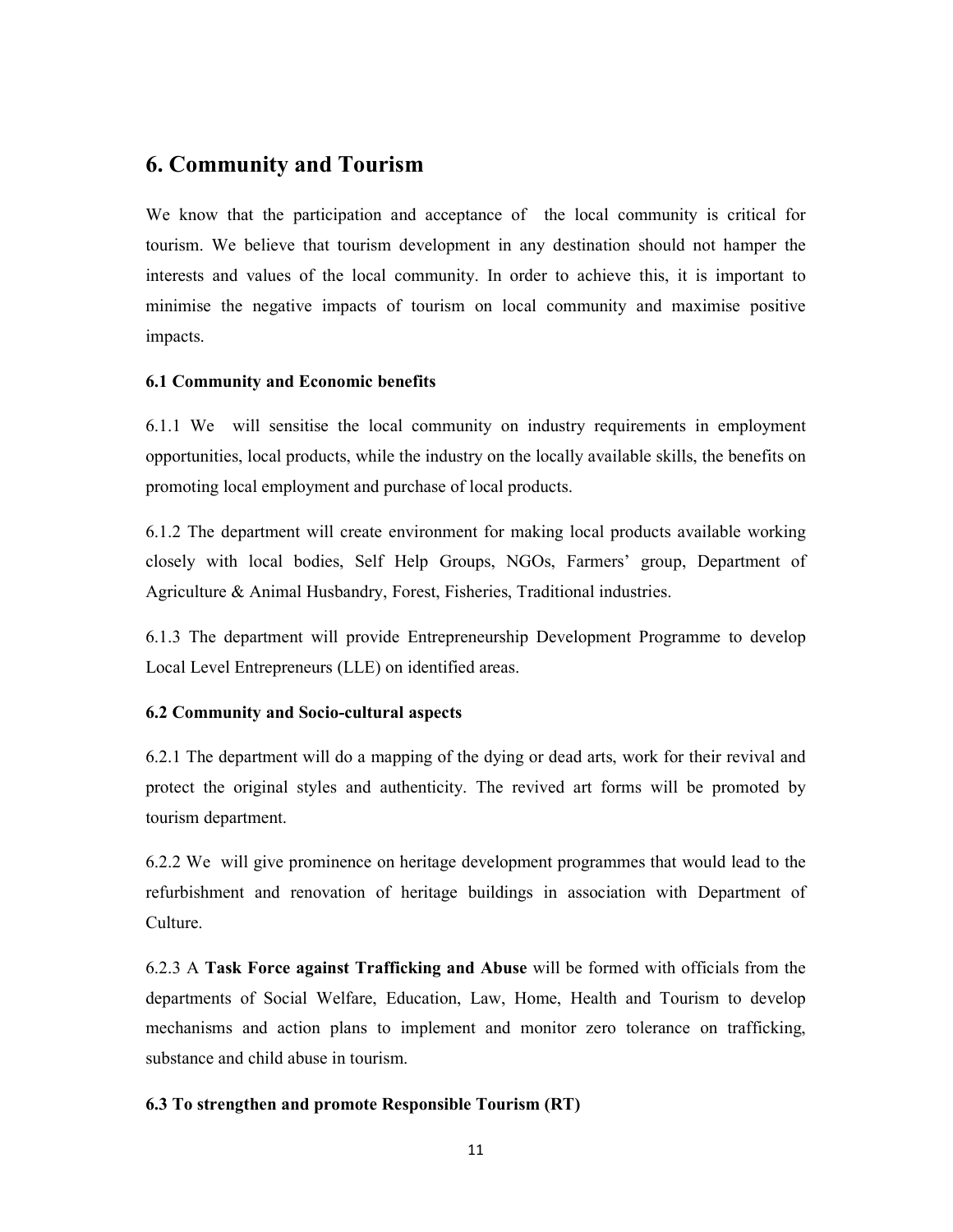6.3.1 We will take steps to broad base the RT initiative throughout the state from the learnings from the pilot sites of Kovalam, Kumarakom, Thekkady and Wayanad.

6.3.2 It is essential to distinguish and encourage enterprises that are practicing RT principles. We will introduce and promote a new classification scheme for the tourism service providers known as RT Classification based on the principles of Global Sustainable Tourism Criteria. At least 30 percent of the classified and approved units located in rural areas will be converted to RT classified units in 10 years. The direct incentives given by the Department will be linked to RT practices.

6.3.3 The **Kerala Responsible Tourism Task Force** will be created at the state level with representatives from Tourism Department, Local Self Government, Tourism industry, Self Help Groups, NGOs, Department of Agriculture & Animal Husbandry, Fisheries,

#### **6.4 Active involvement of Local Self Governments**

6.4.1 In planning and development of tourism in destinations, the local self governments can play a decisive role. Tourism development programmes will be integrated with other developmental activities of local self governments. We will encourage and assist local bodies to form Working Groups in places of tourism importance.

6.4.2 As most of the tourism attractions in Kerala are based on the bounty of nature, unplanned and haphazard development of tourist destinations is a serious issue affecting tourism growth. As per the Panchayath Raj Act, the sole power for regulating the development activities is vested with the local bodies. Master plans, Detailed Town Planning schemes and Kerala Municipal Building Rules (KMBR) are the tools used for controlling and regulating the development of any area. There is provision in the Town and Country Planning Act for declaring any area with special character as special zones and controlling its development with special guidelines prepared for that particular zone. In this context Department in association with Town and Country Planning Department and local bodies will identify tourism important areas for its conservation and preservation, and prepare and implement special guidelines considering its carrying capacity. We will also associate with Town and Country Planning department for the preparation and implementation of Area Development Plans for the areas of tourism importance.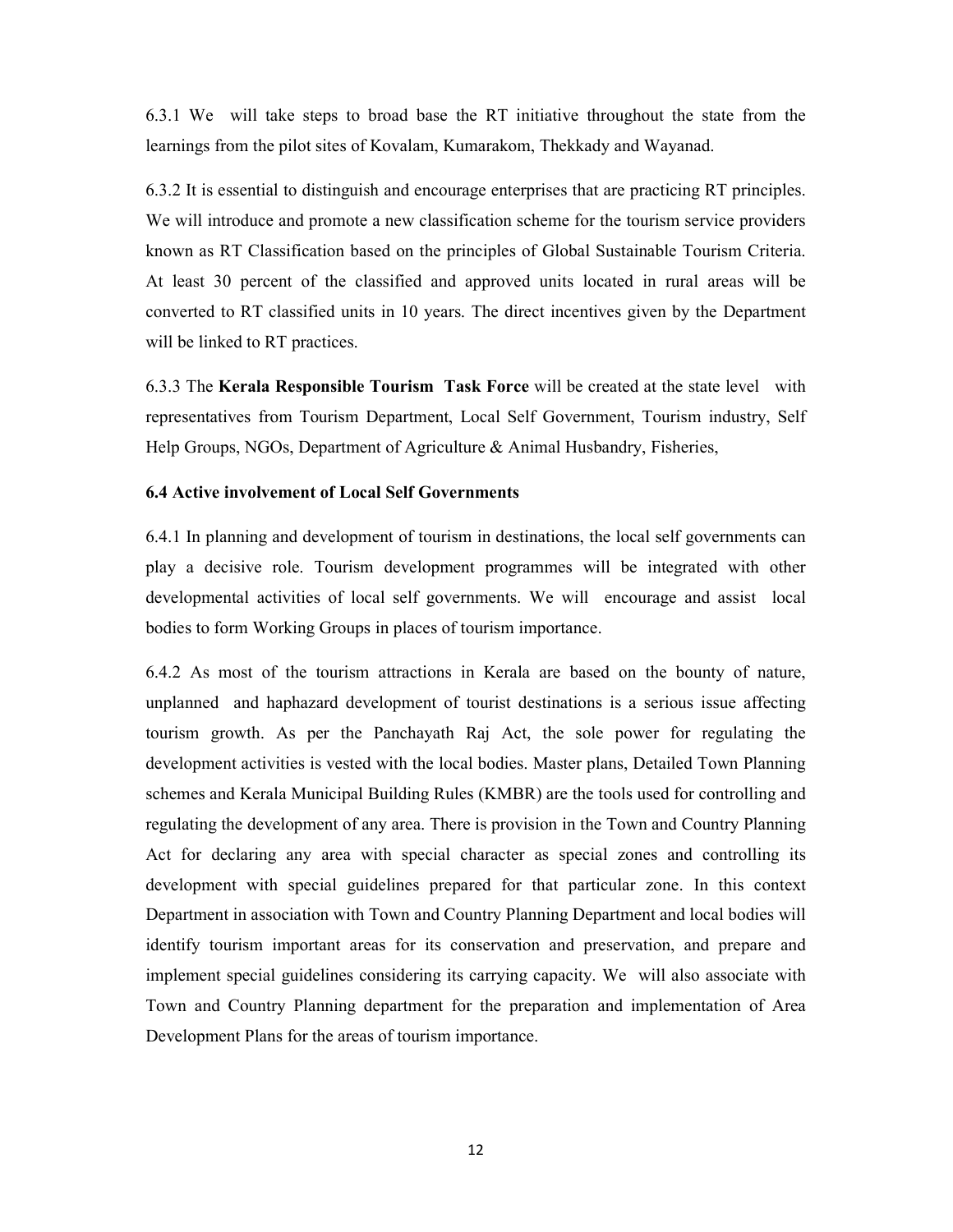## **7. To create enabling environment for investment**

Recognizing the importance of tourism in stimulating the economic development of the state, the Government of Kerala declared tourism as an industry in 1986. Super structure and infrastructure are the most important components of any tourism destination. The success of Kerala Tourism is mainly owed to the synergy between private and public sector. Government act as a catalyst and facilitator to create enabling environment for private investment. Considering the peculiar geographical conditions of the state, we give priority for small and medium level investment. Also the Government we will take steps to encourage private investment in tourism adhering to the principles and practices of sustainability.

#### **7.1 Fast track for clearance to tourism projects of investment above Rs. 10 crores**

7.1.1 In order to facilitate speedy clearances of the tourism projects, We will introduce fast track clearance to tourism projects for investment above 10 crores.

#### **7.2 New subsidy system to promote Responsible Tourism (RT) practices**

7.2.1 In order to promote RT practices within the state, incentives linked to RT practices will be introduced in the state. The existing investment subsidy schemes will be withdrawn by 2013. A new system will be introduced whereby 15% of the total investment subject with maximum ceiling limit of 20 lakhs for investors classified under RT

7.2.2 In order to encourage local purchase by hotels to ensure economic benefit to local community, the government shall give a subsidy of 10 % on the value of local purchase for those properties which score 60% and above of total score in the economic responsibility part of the RT Classification Scheme for the first 3 years.

7.2.3 For encouraging sustainable energy use by the tourism enterprises, the government shall provide industrial tariff on electricity and water charges for the first five years for establishments which score 60% and above of total score in the environmental responsibility part of the RT Classification Scheme for the first 3 years

## **7.3 Tax holidays for accommodation units in lesser developed northern districts of the state**

7.3.1 The northern districts of the state viz Kasargod, Kannur, Wayanad, Kozhikode, Malappuram and Palakkad which accounts for 45% of geographical area of the state has only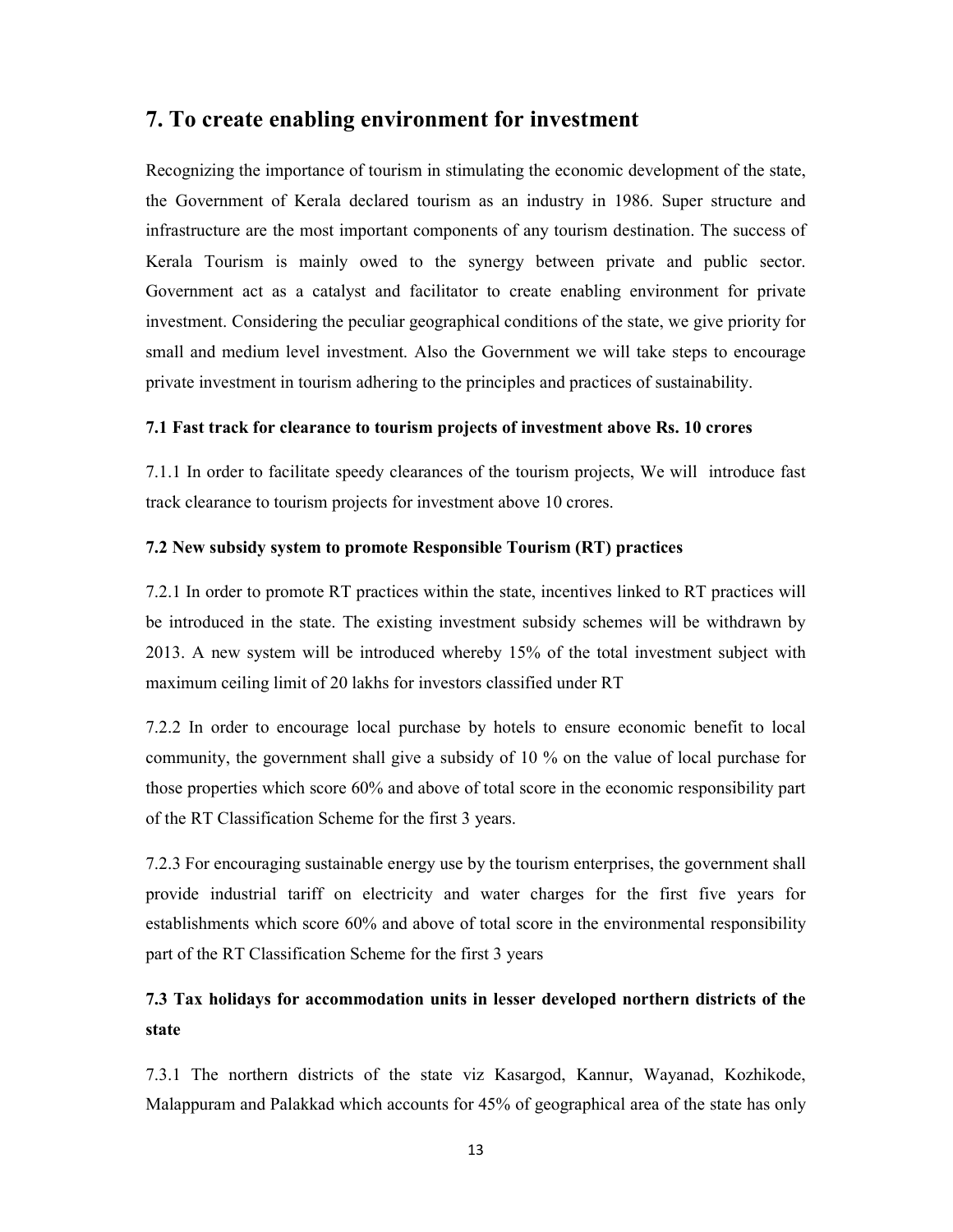6% of share of international tourists 20% share of classified rooms. In order to encourage dispersed development to lesser developed areas the Department will provide **luxury tax holidays** for accommodation units located in the rural areas of these districts for the first 5 years.

#### **7.4 Marketing Assistance for Service Providers**

7.4.1 We will devise a scheme for new investors in tour operations, homestays and ayurveda centres to participate in international and national tourism promotional events promoted for the first three years. The Department will bear 25% of the travel fare and promotional materials subject to a maximum of Rs. 75000/- for international fairs and Rs.50000/- for domestic fairs. New small and medium level accommodation units of less than 30 rooms located in 6 northern districts viz Kasargod, Kannur, Wayanad, Kozhikode, Malappuram and Palakkad, and new houseboat operators operating in backwaters other than Vembanad lake will also be eligible for the above support.

#### **7.5 Residential tariff for homestays**

7.5.1 In order to promote homestays in the state, we shall stick on to residential tariff on electricity and water charges for homestay providers.

## **8. To market Kerala as a visible global brand with equal focus in domestic and international markets**

Kerala from early 90's has been concentrating on international tourists from Europe with emphasis to UK, Germany and France. In the last few years, the world witnessed severe economic recession, especially Europe and it catered to a dip in the number of foreign tourists. This prompted us to commence aggressive campaign to attract domestic tourists. Earlier the ratio between international and domestic marketing fund allocation was 70% and 30% respectively and which is now 50:50 giving thrust to domestic tourism.

An examination of last decade foreign tourist arrivals to Kerala shows that it has registered average annual growth rate of 12 %. During 2010 , the state received 6.5 lakhs foreign tourists. Considering the strategy envisaged for aggressive marketing we target to achieve a yearly growth rate of 15%, which will yield 26 lakhs foreign tourist arrivals by 2021. The average annual growth rate of domestic tourist arrivals during the last decade is 4.5 %.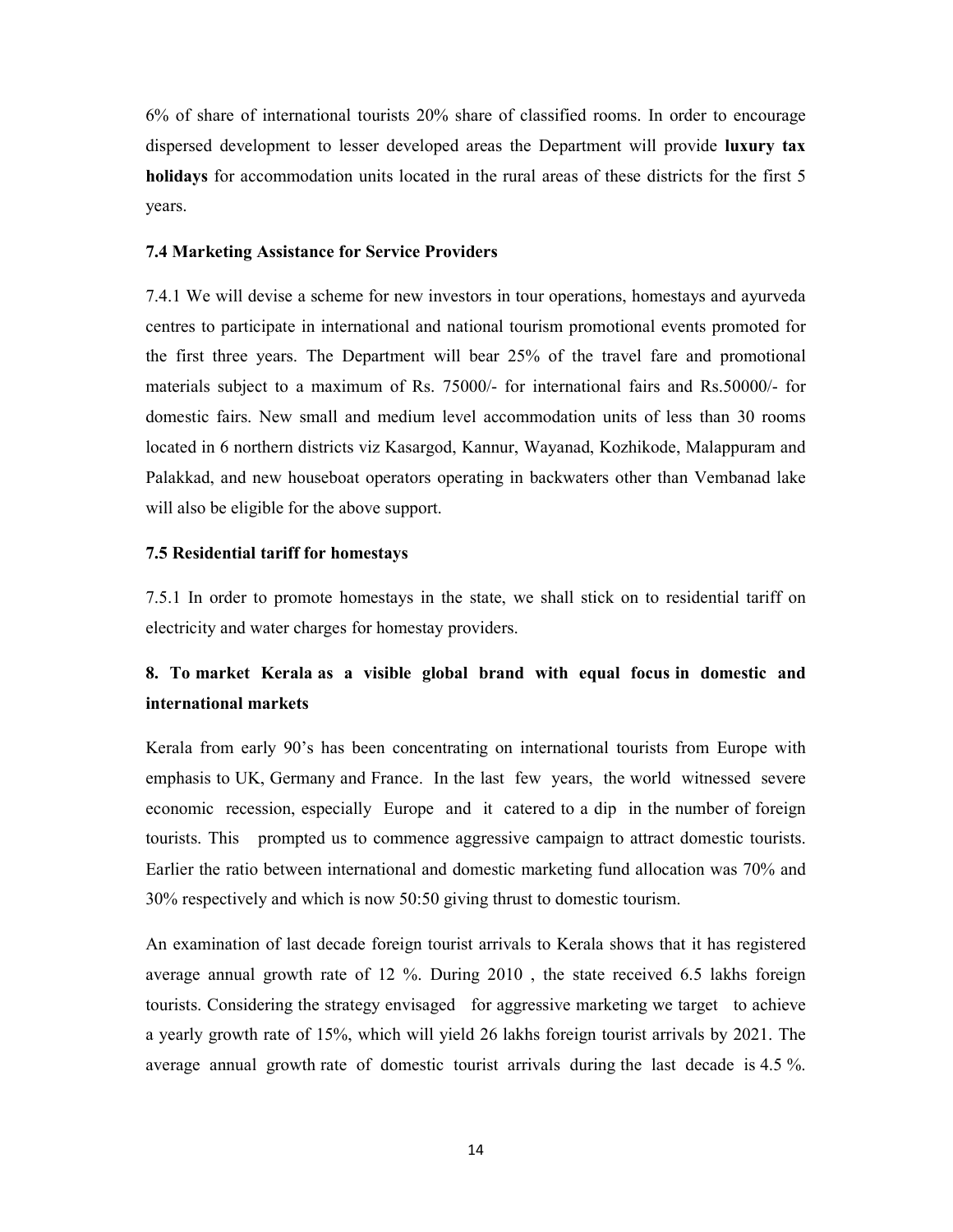In 2010, we received 86 lakhs domestic tourists. We will target an annual average growth rate of 7% for the next decade, that will bring 180 lakhs domestic tourists by 2021.

#### **8.1 Strengthening the existing International markets**

8.1.1 The current source markets for Kerala as per the tourist statistics 2010 are UK (23.7%), USA (10.8%), France (9.8%), Germany (7.6%) and Australia (5.6%). The potential of these markets are not tapped to the optimum. We will formulate market specific strategies to optimally use the potential of the existing markets.

#### **8.2 To tap the new and emerging International markets**

8.2.1 Markets like USA, Scandinavia, Russia, China and Malayasia have tremendous potential among the emerging markets for Kerala. Due to financial constraints we have been limiting marketing efforts in established European markets. We will now spread our marketing efforts to make our destinations visible in these above markets. Specific strategies will be developed for short haul/ long haul tourists.

#### **8.3 To tap the existing domestic markets**

8.3.1 Studies show that Tamil Nadu, Karnataka, Andhra Pradesh are the major domestic source markets for Kerala. This reveals that Kerala has not tapped fully the domestic leisure market from Central and Northern parts of the country. While continuing the aggressive market strategy we will spread out to emerging domestic source markets also.

8.3.2 Given the fact that the Kochi and neighbouring region has seen a steep increase in room inventory, we need to position Kochi as a destination of choice for the MICE market. We will form the **Kerala Convention Promotion Bureau (KCPB)** with participation of the tourism industry, to market the region aggressively in the MICE business segment.

#### **8.4 Strengthen Market Research**

8.4.1 The present method of collection of tourist statistics does not give more detailed input for conducting market research and marketing strategies. The system will be strengthened by incorporating collection of detailed tourist profile with the support of tourist accommodation providers.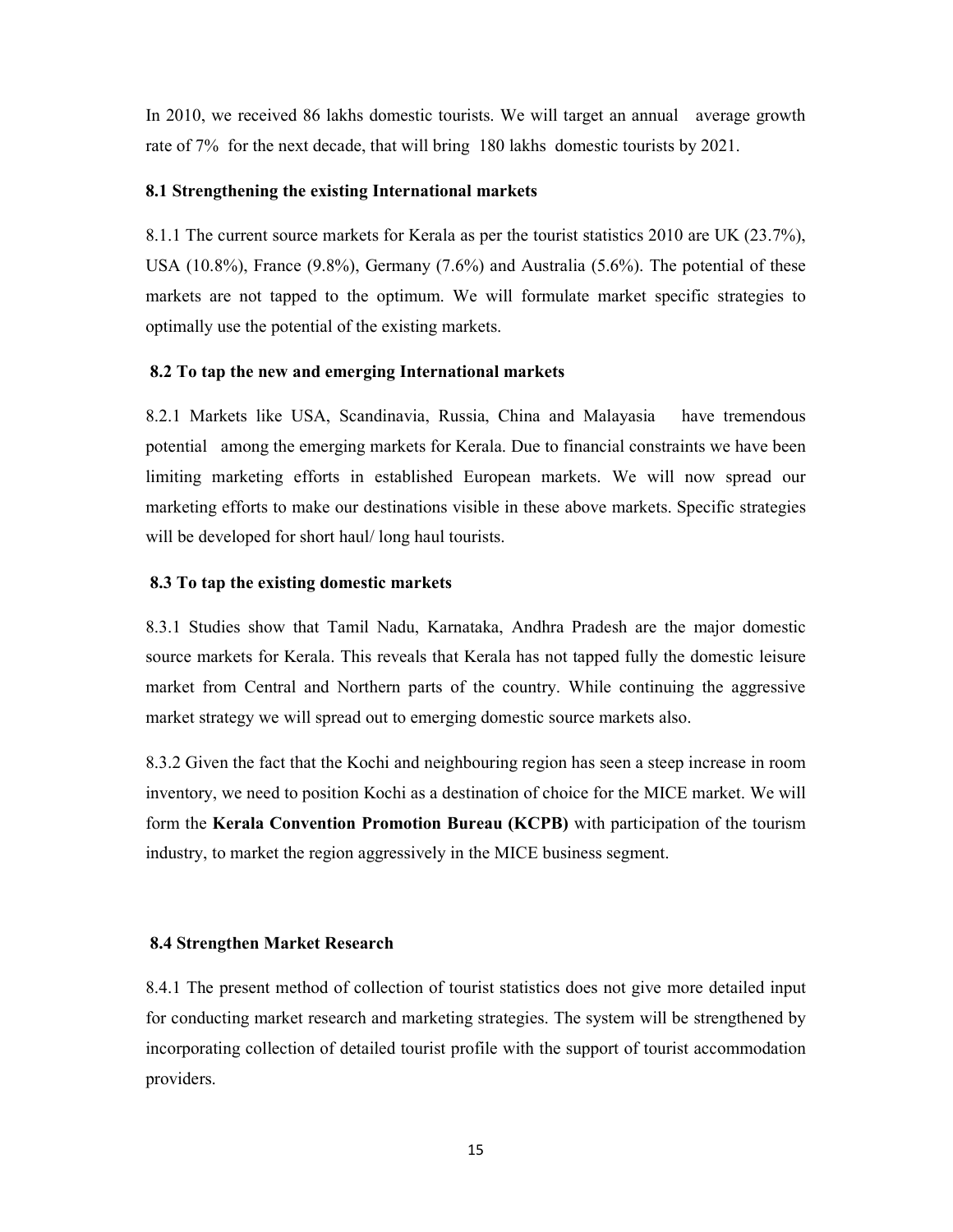8.4.2 Separate Market research will be conducted by the department to identify the necessity of direct air connectivity from major source markets to Kerala.

#### **8.5 Strengthen Internet enabled marketing strategies**

8.5.1 Kerala has been successfully using the Information technology down the years. Department will make maximum use of social marketing tools for effective promotion of Kerala Tourism

#### **8.6 Increasing average length of stay**

8.6.1 The average length of stay for foreign tourist is estimated as 16 days. The department will assist, support and promote industry in developing multi experience packages and products to increase average length of stay to 21 days .

#### **8.7 To develop Kerala as All Season destination**

8.7.1 Product - Market Seasonality Matrix will be developed by the Department to match products to main markets and indicate main seasonality factors so that Kerala can become an all season destination.

#### **8.8 New Destination Promotion campaign**

8.8.1 Department will initiate new destination promotion campaign for emerging destinations such as Bekal and Waynand.

#### **8.9 Task Force on Tourism Marketing**

8.9.1 A **Task Force for Marketing** will be constituted to continue the synergy of private public partnership in marketing and to formulate innovative marketing strategy.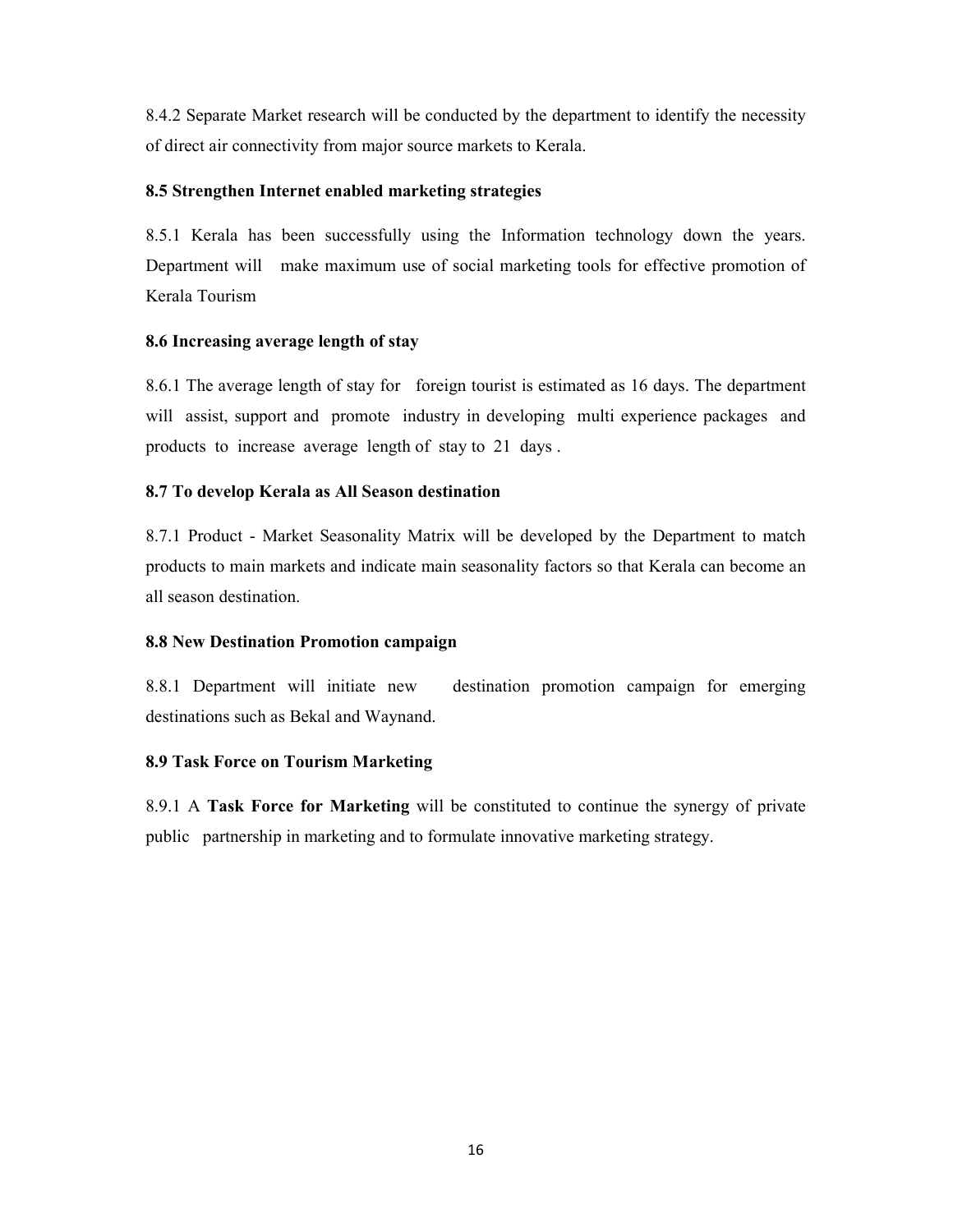## **9. To develop Human Resources in tourism and hospitality**

There is an alarming situation between demand and supply of skilled man power in tourism sector. The requirement of HR in tourism and hospitality industry is approximately 0.2 million per annum, where as the supply is only 12,000. We have done a detailed study on HRD in tourism sector in Kerala, which brought out some notable observations on the education system in travel, tourism and hospitality. Some of their observations were:

- There is a strong need for creating awareness among the people regarding the employment prospects in travel, tourism and hospitality sector
- There is a need for common standards, uniformity and harmony in curriculum, faculty qualification and education delivery
- The hospitality and tourism sector is not considered as a popular career option because of unattractive wages and the demanding working conditions

The employment opportunities are found both in the formal and informal segments and the role of informal segment is more prominent in tourism. The HR requirements of the industry is at present met by the Kerala Institute of Tourism and Travel Studies, (KITTS), State Institute of Hospitality Management (SIHM), Institute of Hotel Management and Catering Technology (IHMCT) and Food Craft institutes (FCI) and a good number of institutes in the private sector.

#### **9.1 Develop KITTS as an apex institute in HR development**

9.1.1 KITTS will be transformed as an apex institute to cater to the Human Resource requirement of Department and industry. Besides conducting academic programmes, KITTS will undertake the following activities to enhance the quality of HR in tourism.

- To offer training and capacity building programme for service providers labelled as Let's Learn Capacity Building Programme. Under the scheme, we will train at least 25000 employees in the tourism sector in the next five years.
- A separate research wing will be constituted to conduct research and studies of various aspects of tourism.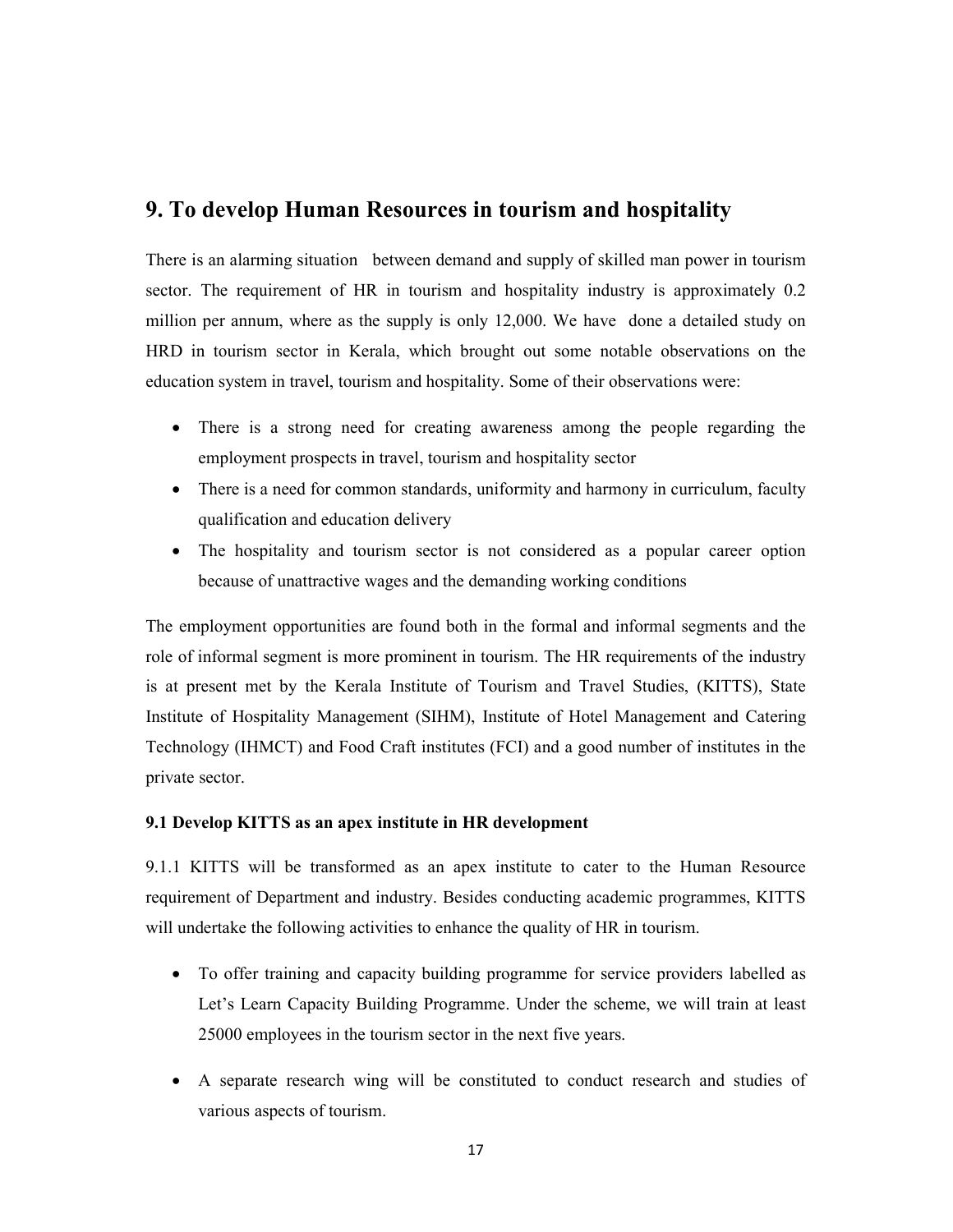- A Council for Quality Education System in Tourism (C-QUEST) will be begun to ensure quality education in tourism to meet the HR requirements of the industry
- KITTS will take a lead role for preparing curriculum and designing courses that are needed for the industry. Technical support on the same will be offered to various institutes including Arts & Science Colleges offering tourism courses. Permanent arrangement will be made for Faculty Development Programmes also.
- KITTS will start a RT school for capacity building and training programmes of all stakeholders in tourism. The school will also work as a resource centre for researchers, academicians, policy makers and tourism practitioners.

#### **9.2 Integration of tourism educational activities of technical institutes**

9.2.1 Today, Vocational Higher Secondary Schools and Industrial Training Institutes (ITI) are offering skill based courses in identified trades. These institutes will be encouraged to offer more industry demanded courses in tourism.

9.2.2 The Government institutes and aided private institutes offering tourism courses will be encouraged to offer skill oriented courses in tourism to unemployed youths by tapping funds from local self governments and departments like Social Welfare Department, Scheduled Caste & Scheduled Tribe Department and Youth Welfare Department.

9.2.3 In order to address the scarcity of qualified faculty in tourism and hospitality, short – term teaching courses will be offered to experienced industry personnel.